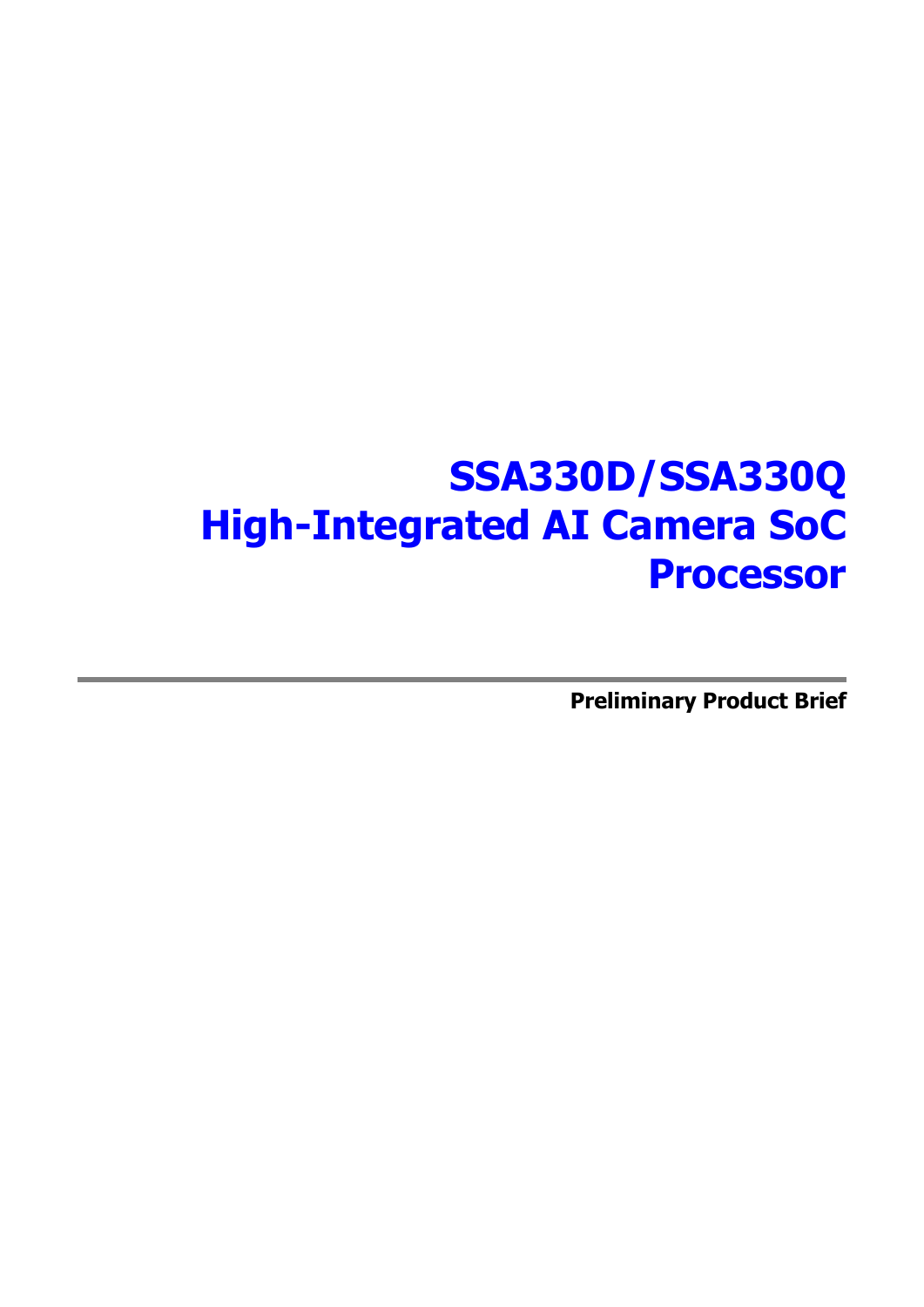© 2020 SigmaStar Technology. All rights reserved.

SigmaStar Technology makes no representations or warranties including, for example but not limited to, warranties of merchantability, fitness for a particular purpose, non-infringement of any intellectual property right or the accuracy or completeness of this document, and reserves the right to make changes without further notice to any products herein to improve reliability, function or design. No responsibility is assumed by SigmaStar Technology arising out of the application or use of any product or circuit described herein; neither does it convey any license under its patent rights, nor the rights of others.

SigmaStar is a trademark of SigmaStar Technology. Other trademarks or names herein are only for identification purposes only and owned by their respective owners.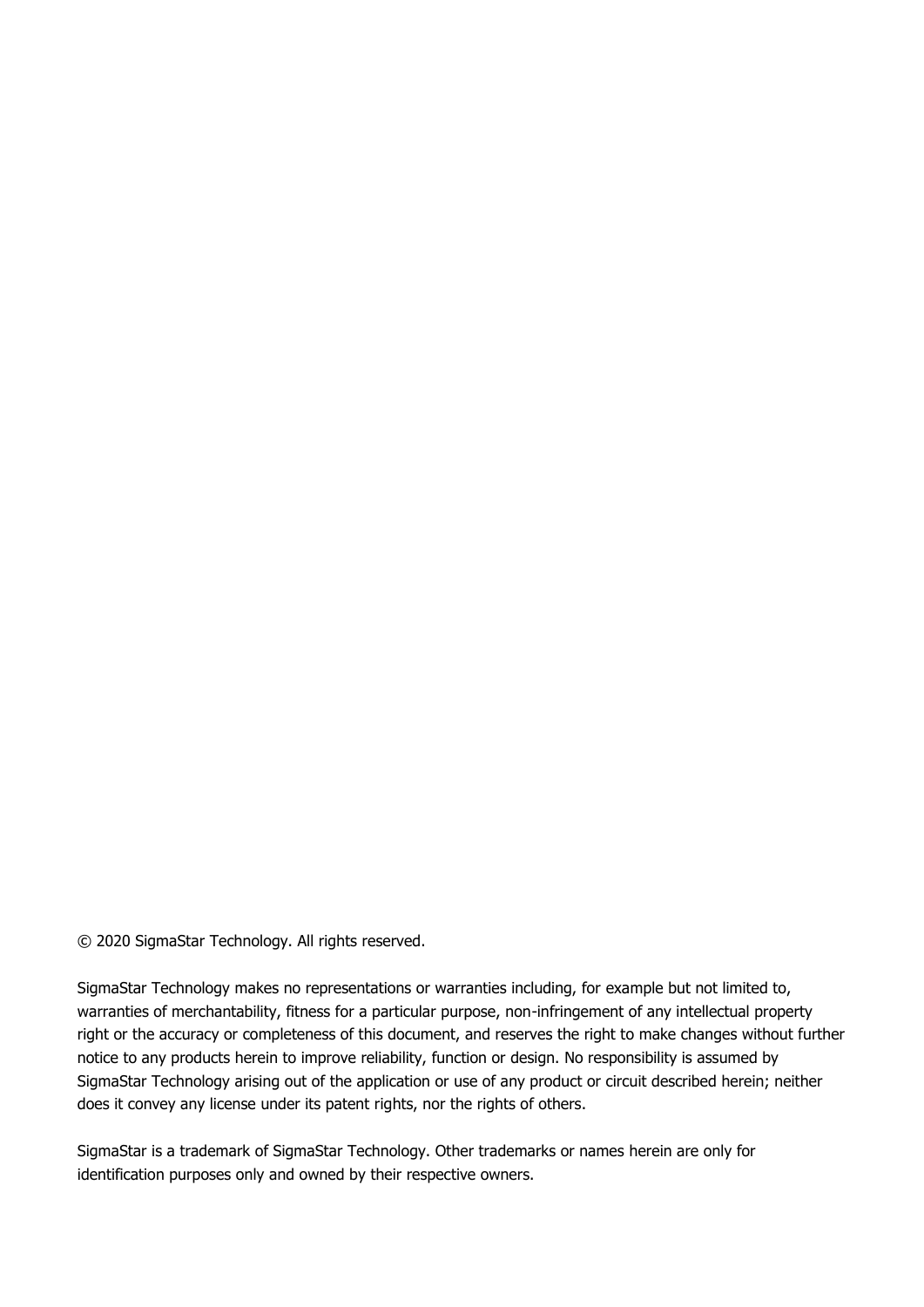## **CHIP OVERVIEW**

The SSA330D/SSA330Q products are highly integrated multimedia System-on-Chip (SoC) products for highresolution intelligent video recording applications like AI camera.

The chip includes a 32-bit Dual-core RISC processor, advanced Image Signal Processor (ISP), high performance MJPEG/H.264/H.265 video encoder, Deep Learning Accelerator (DLA), Intelligent Video Engine (IVE), as well as high speed I/O interfaces like MIPI, and Ethernet.

Advanced low-power, low-voltage architecture and optimized design flow are implemented to fulfill long time usage applications. Hardwired AES/DES/3DES cipher engines are integrated to support secure boot, authentication, and video/audio stream encryption in security system.

The SSA330D/SSA330Q, powered by SigmaStar Technology, comes with a complete hardware platform and software SDK, allowing customers to speed up "Time-to-Market."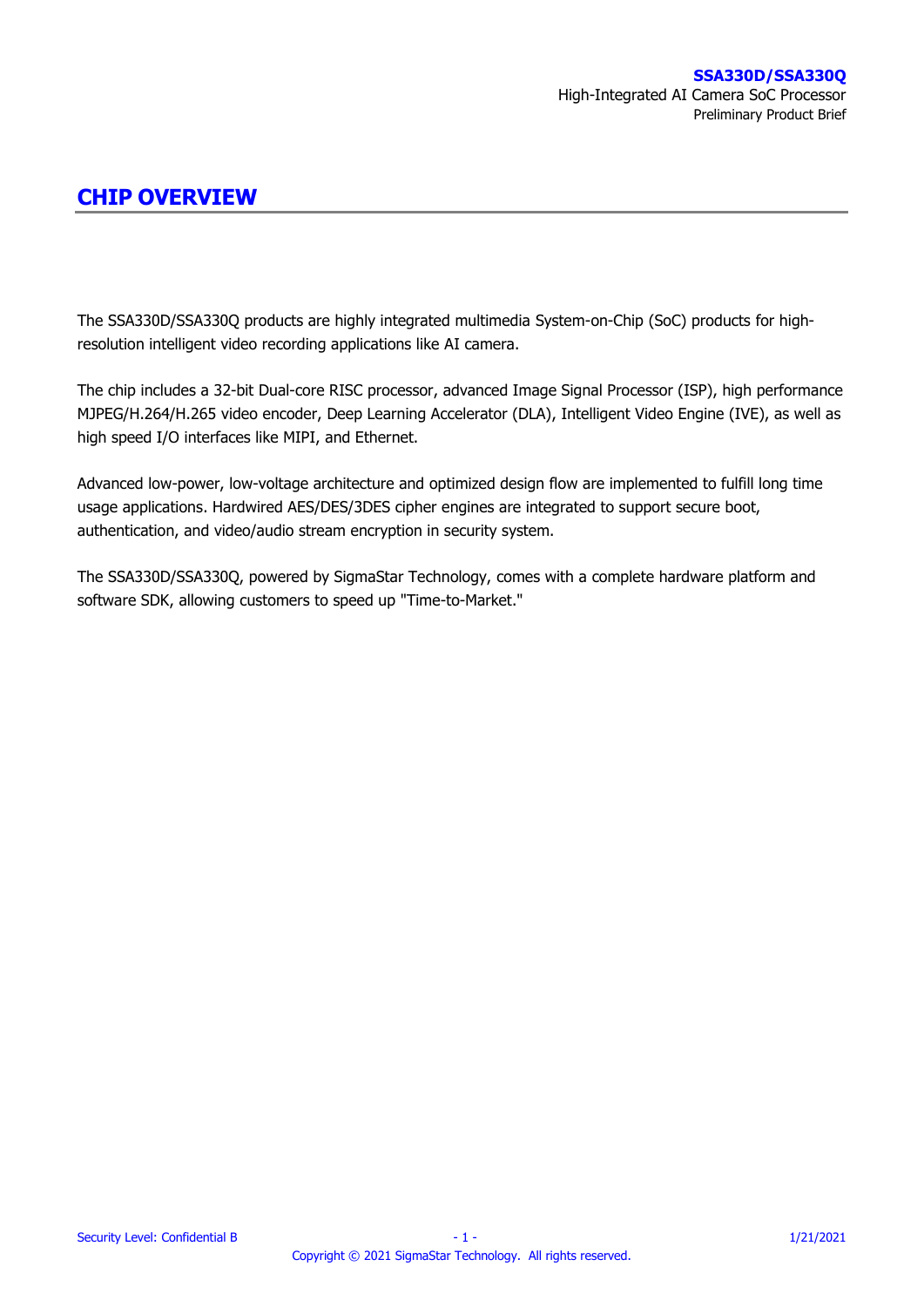## **BLOCK DIAGRAM**

[Figure 1](#page-3-0) shows the major functional blocks of SSA330D/SSA330Q series chip.



<span id="page-3-0"></span>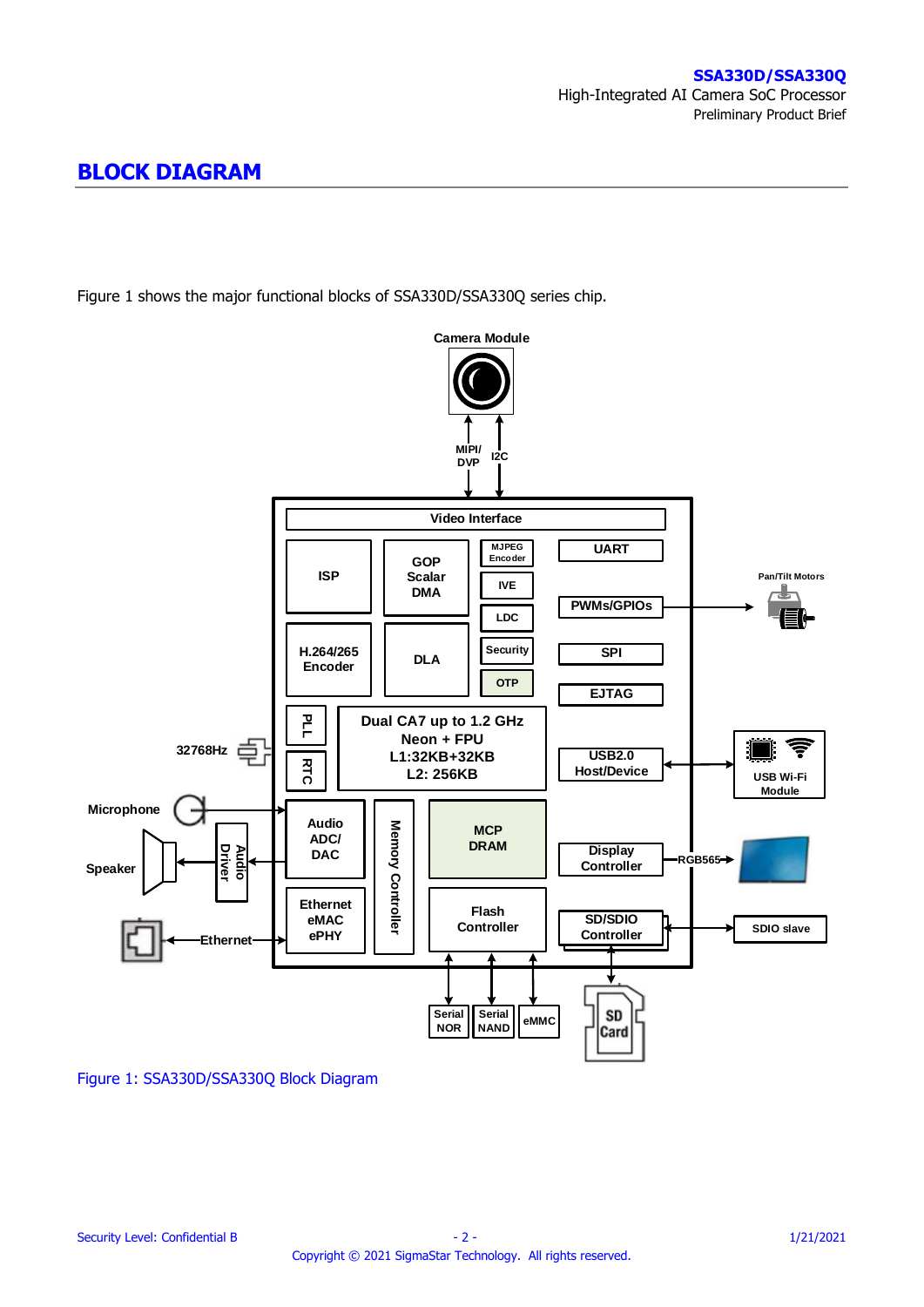## **FEATURES**

### **High Performance Processor Core**

- ARM Cortex-A7 Dual Core
- Clock rate up to 1.2GHz
- Neon and FPU
- Memory Management Unit for Linux support
- DMA Engine
- **Image/Video Processor** 
	- Supports 8/10/12-bit parallel interface for raw data input
	- Supports MIPI interface with 2/4 data lanes and 1 clock lane
	- Supports one MIPI interface
	- Supports sensor interface with both parallel and MIPI
	- Supports 8/10-bit CCIR656 interface
	- Supports max. 3M (2304x1296) pixels video recording and image snapshot
	- Bad pixel compensation
	- Temporal-domain Noise Reduction (3DNR)
	- Bayer domain Spatial-domain Noise Reduction (2DNR)
	- Bayer domain filter to remove purple false color in highlight regions
	- Optical black correction
	- Lens shading compensation
	- Auto White Balance (AWB) / Auto Exposure (AE) / Auto Focus (AF)
	- CFA color interpolation
	- Color correction
	- Gamma correction
	- Video stabilization
	- High Dynamic Range (HDR) with two exposure frames and de-ghost function
	- Frame buffer data compression and decompression to save memory bandwidth
	- Wide Dynamic Range (WDR) with local tone mapping
	- Flip, Mirror, and Rotation with 90 or 270

#### degree

- Lens distortion correction (LDC/FishEye)
- Rolling shutter compensation
- Fully programmable multi-function scaling engines
- **Advanced Color Engine** 
	- Luma gain/offset adjustment
	- Supports 2D peaking with user definition filter
	- Horizontal noise masking
	- Direct Luma Correction (DLC)
	- Black/White Level Extension (BLE/WLE)
	- IHC/ICC/IBC for chroma adjustment
	- Histogram statistics
	- Spatial domain IIR filter to reduce noise
- **H.265/HEVC** 
	- Supports H.265/HEVC main profile
	- Supported Prediction Unit (PU) size: 32x32, 16x16, 8x8
	- Supported Transform Unit (TU) size: 32x32 to 4x4
	- Search range  $[H: +/-128, V: +/-64]$
	- Supports up to quarter-pixel
	- Supports frame level and MB level rate control
	- Supports ROI encoding with custom QP map
	- Supports max. 3M with 30 fps encoding
- H.264 Encoder
	- Supports H.264 baseline, constrained baseline, main, and high profile
	- Supports 16x16, 8x8 and 4x4 block sizes
	- Search range [H:  $+/-64$ , V:  $+/-32$ ]
	- Supports up to quarter-pixel
	- Supports frame level and MB level rate control
	- Supports ROI encoding with custom QP map
	- Supports max. 3M with 30 fps encoding